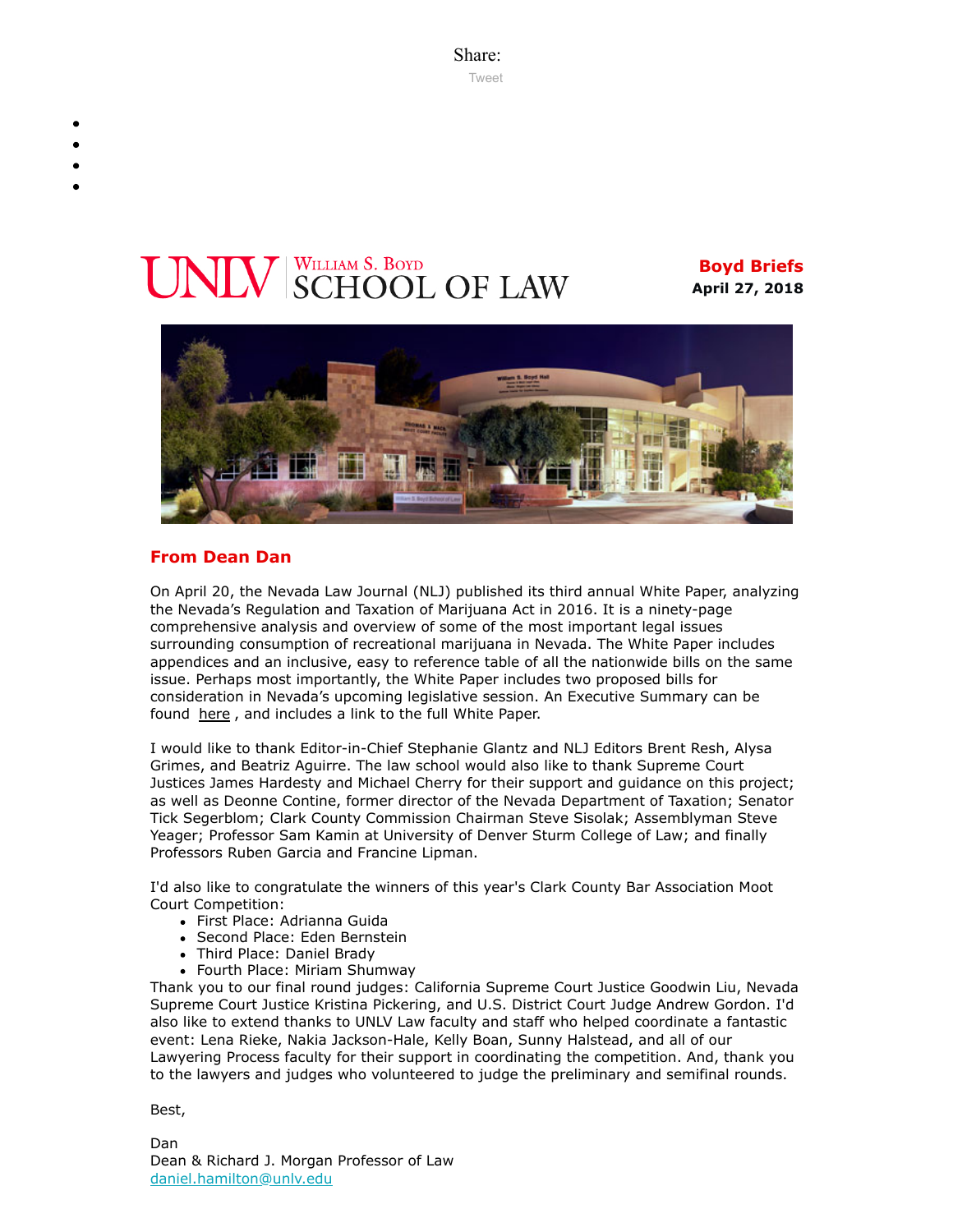# **Faculty Spotlight: Jeffrey Stempel**



*Jeffrey Stempel is the Doris S. and Theodore B. Lee Professor of Law with expertise in Civil Procedure, Legal Ethics, and ADR.*

#### **What's the most important thing you are working on right now?**

I recoil a little bit at this question. Although it's important to try to prioritize and categorize your work, I think it's closer to the truth to say that we can't predict the impact of the books, articles, or talks we work on as professors.

One example. When the Law School first started, I attended my first State Bar of Nevada Annual Meeting and participated in a

program on construction defect litigation, which I really had not known much about until moving here. It got me motivated to add a new section on the issue to my insurance treatise. The section was favorably cited by the Wisconsin Supreme Court on a question that was relatively unsettled at the time and the decision (which was in accord with my analysis in the treatise) had influence on other courts. Now, the precedent on the issue is pretty much in accord with the treatise analysis.

So this is but one example of something I didn't initially think of as "important" but turned into something where my writing actually has some impact in the real world, on an issue affecting hundreds of millions of dollars and thousands of people – which is about the best you can hope for when writing something. But it started by participating in a panel program that, while I enjoyed, was not something I initially regarded a major project.

#### **Does that mean everything you do – or any law professor does – is a shot in the dark?**

Not exactly, but there's an aspect of unpredictability whenever you do research and writing. I think of it as similar to the distinction between "pure" and "applied" research, which is better known in the STEM (science, technology, engineering, medicine) disciplines. But law, even though it is something of a "liberal arts" discipline, has aspects of both pure and applied research.

Sometimes legal scholarship is like directed hard science research. You might be criticizing a judicial opinion or statute with the express hope that the case will be reversed or the law amended or repealed. Other times, you're exploring an issue because you just want to find out more about it, understand it, or clarify it. This is similar to something like a scientist in the lab trying to locate a particular gene or explain a decrease in insect population. The research may or may not be picked up by others and may or may not result in changes in doctrine or policy. You just can't predict.

#### **Does that bother you?**

Not at all – except to the extent that it can be frustrating that this is not well understood among the general public and is sometimes exploited by critics of education who want to see fewer resources devoted to scholarship or only to scholarship that is more selfconsciously directed at tangible results. Because things are unpredictable, scholars need a certain freedom to spend time on things that may or may not pan out. That goes for legal research as well as for lab work.

#### **That said, what is the most important thing you're working on right now?**

I've got roughly a half-dozen articles or treatise chapters in various stages of completion. I hope the manuscript arguing for a more comprehensive approach to construing insurance policies (and contracts generally) will get noticed when published. But it might not get much attention. Instead it might be the forthcoming paper on insuring cyber risks or the one about sanctions for discovery violations in civil litigation. Maybe all of them will go unnoticed in terms of the reactions of other scholars, courts, lawyers, and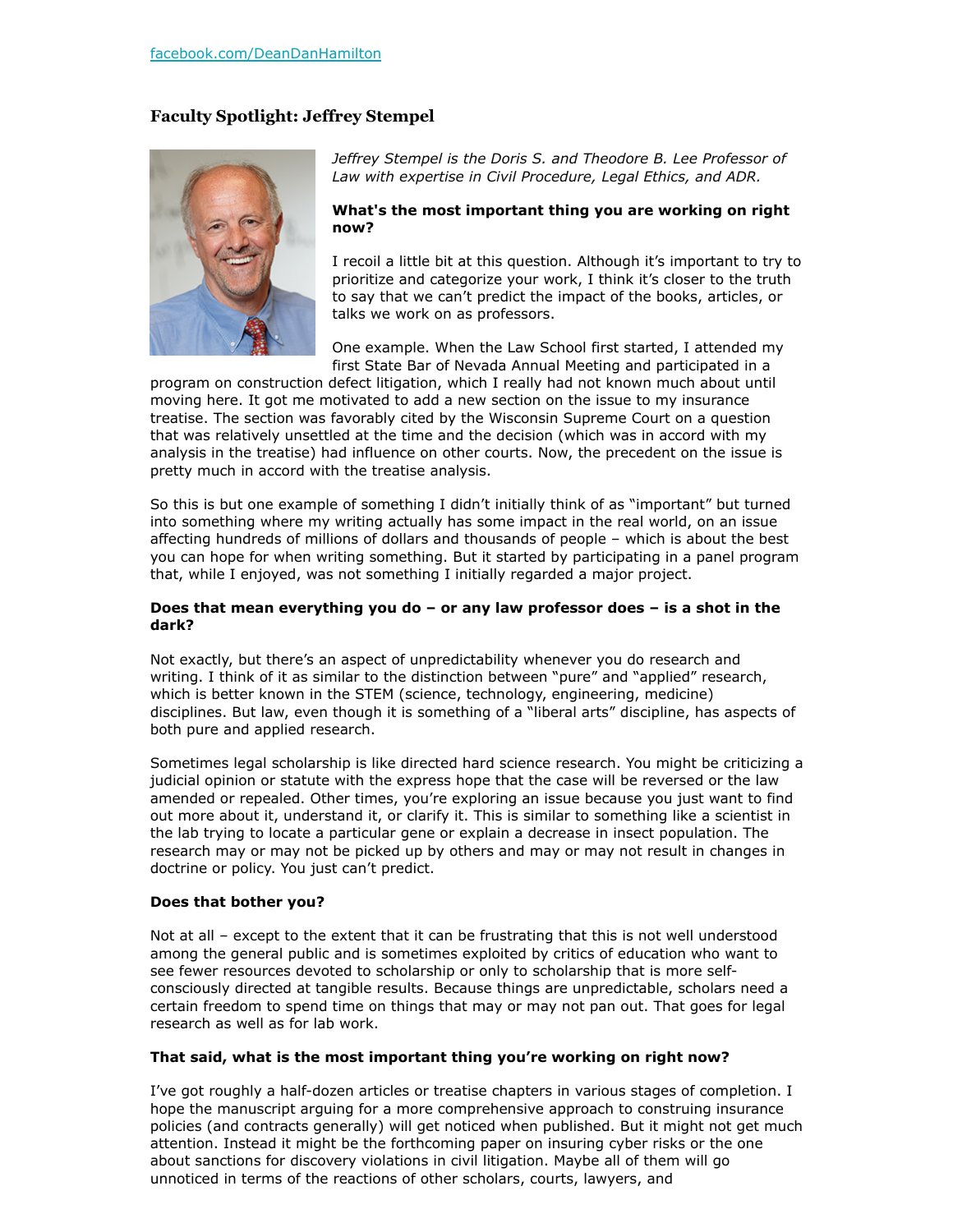policymakers. But maybe one will deemed be useful and have a positive impact. Not every project is a hit, but that doesn't mean you don't keep trying.

### **Student Spotlight: Katie Fox**



#### **As a child, you moved from the UK to the USA. What are your memories of that transition?**

My strongest memory is being very annoyed when I was marked down for "mis"spelling *colour* on a spelling test. I felt the teacher should not have taken points when I was right. I also got very tired of being asked if I knew the Spice Girls. England might be smaller than many US states, but it is not that small.

#### **And from a chemical engineering degree at the University of Nevada, Reno to law study at Boyd...describe that transition.**

It was a challenging change because I never expected to go into law. However, studying engineering teaches a logical way of approaching problems that corresponds well to the analytical requirements of law. On the other hand, the learning style of reading and lectures was completely new to me.

#### **How have you enjoyed your intellectual property law studies with Professors Mary LaFrance and Marketa Trimble here at Boyd?**

The IP program has been the star attraction of my time at Boyd. Both Professor LaFrance and Professor Trimble care so much about their students and their subject. I have taken every IP class I could and I regret that I can't stay to take more.

#### **Beyond the immediate celebratory festivities, what do you have planned following graduation this May?**

In the short term, I am hoping for a judicial clerkship with a state judge. In the long term, I am aiming to add one more to the short list of patent attorneys in Nevada. I am also planning a post-bar trip back to England to see family and introduce my boyfriend to some of my favorite places.

# **Alumni Spotlight : Alfonso T. Nunez '06**



*Alfonso is a Partner at RSM US LLP in San Francisco.*

#### **Tell me about your decision to attend UNLV Law.**

My original intention was to attend law school right after graduating from Arizona State University. However, I lacked the resources at that time to pursue a law degree. So, I went in to public accounting in Phoenix. After a few years in the public sector, a head-hunter called with an opportunity in private industry in Las Vegas. After discussion with my wife, we decided a change of scenery would be nice. If early pioneers could travel thousands of miles by covered wagon in search of a better life, certainly we could travel 350 miles by U-Haul to pursue our

opportunity. However, after working in private industry for a period of time, I was ready to return to public accounting. Fortunately, I learned of Boyd through other CPAs who were attending the night program before I made that change. Taking the time to earn my J.D. instead of returning to public accounting was the best decision I ever made.

#### **How has the promotion to partner challenged you?**

RSM US LLP is a limited liability partnership, the U.S. member firm of RSM International, a global network of independent audit, tax and consulting firms. I have been a partner at RSM for five years now and it is life-changing. I mainly deal with cross-border